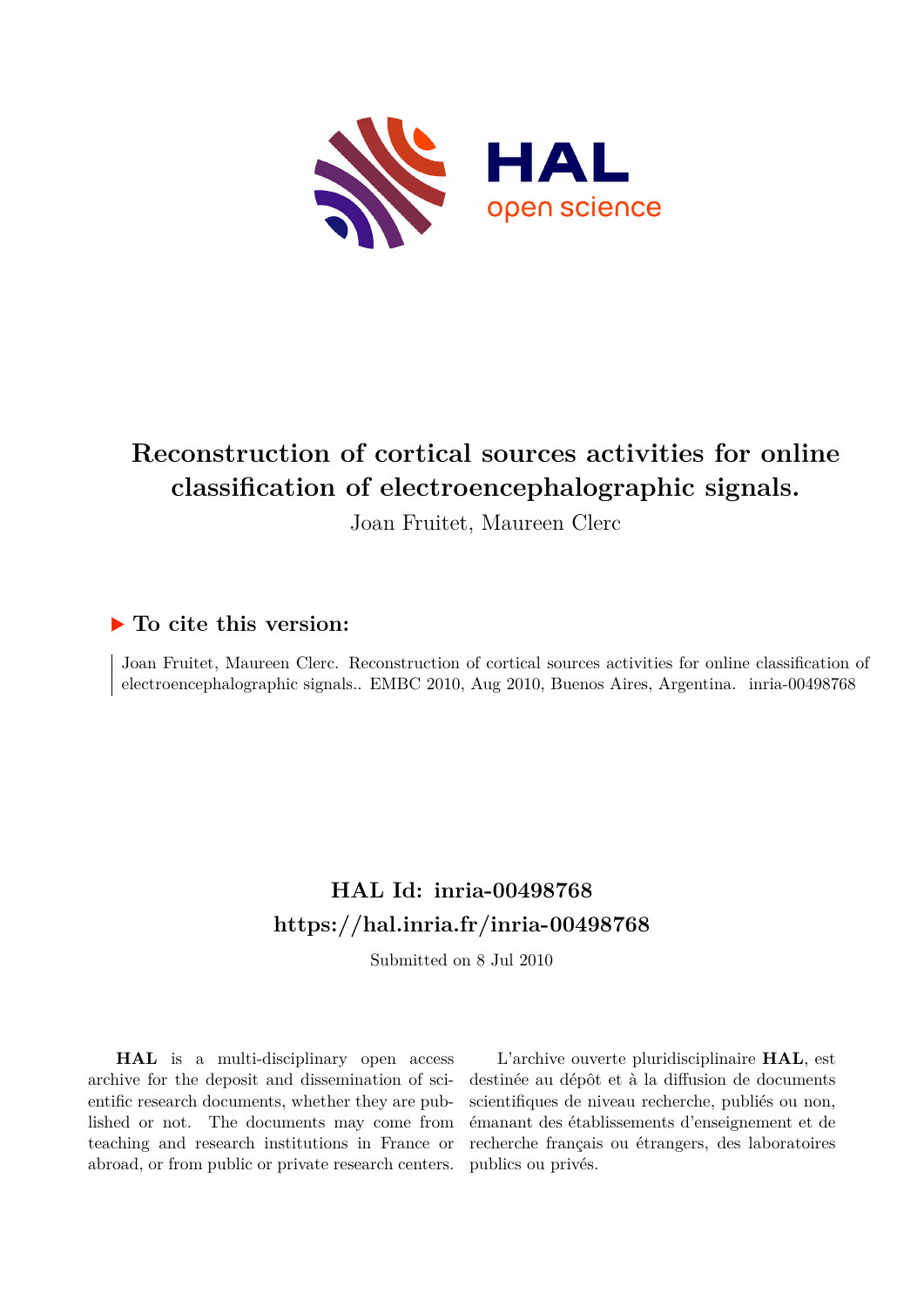# Reconstruction of cortical sources activities for online classification **of electroencephalographic signals.**

Joan Fruitet and Maureen Clerc

*Abstract***—We compare the results given by different methods to reconstruct cortical sources activity in order to classify EEG in real time. Two motor imagery experiments were performed. The aim was to retrieve from 1 windows of signal which motor imagery task the subjects were performing. The use of cortical activity reconstruction was compared to Laplacian filtering, which is often used in BCI. A recursive algorithm using Student's t-test was used to select relevant cortical sources. The Beamformer method led to an improvement of the classification for the first experiment, which included six motor imagery tasks. The weighted Minimum-Norm method required the use of a specific head model, extracted from the subject's MRI, to improve the classification. It then gave the best results on the second experiment, achieving a classification rate of 77% compared to 71% for direct use of electrode data and 75% for Laplacian filtering and Beamformer.**  compare the results given by different<br>astruct cortical sources activity in order to<br>real time. Two motor imagery experiments<br>The aim was to retrieve from 1-second windows of signal which motor imagery task the superforming. The use of cortical activity reconstruction compared to Laplacian filtering, which is often use recursive algorithm using Student's t-test was use relevant corti We compare the results given by different direct periodic were recorded at a state of the experiment. Scale at a state of the experiment is the experiment of the experiment of the experiment of the experiment of the exper

#### I.INTRODUCTION

Numerous studies over the last two decades show that scalp recorded electroencephalography activity (EEG) can be used for non-muscular communication and control systems, commonly called brain-computer interfaces (BCI) [1-4]. One of the goals of these systems is to offer alternative methods of communication to people suffering from severe motor disabilities. used for non-muscular communication and control<br>tems, commonly called brain-computer interfaces (BCI)<br>4]. One of the goals of these systems is to offer<br>ernative methods of communication to people suffering<br>m severe motor d

EEG is non-invasive, portable, relatively cheap, and has a very precise temporal resolution, which make it the most widely used recording method for human BCI. Unfortunately, because the signals are measured with electrodes on the surface of the scalp and have crossed the skull barrier, it is difficult to distinguish phenomena which have close origins within the brain. The solution we have focused on is to deconvolve the signals by reconstructing cortical sources that are at the origin of the measurements on the scalp. e temporal resolution, which make it the most<br>sed recording method for human BCI.<br>Ply, because the signals are measured with<br>on the surface of the scalp and have crossed the<br>r, it is difficult to distinguish phenomena whic

Although it has been shown that this approach can improve some BCI [5], it is as yet rarely used. On both of our experiments, using reconstructed cortical activity gives better results than directly using electrode data. cortical sources that are at the origin of the measurements on<br>the scalp.<br>Although it has been shown that this approach can<br>improve some BCI [5], it is as yet rarely used. On both of<br>our experiments, using reconstructed co

## II.MATERIALS AND METHODS

#### *A.The Experiment*

The users were two right-handed male volunteers, both 25 years old and with no disabilities. They were sitting at The users were two right-handed male volunteers, both 25 years old and with no disabilities. They were sitting at 1,5m of a 23' LCD screen and were asked to stay motionless

sampling rate of 2048Hz, on 64 channels of a TMSI amplifier, using electrode AFZ as ground electrode. during the experiment. Scalp electrodes were recorded at a

must up the experiment was composed of 5 to 8 blocks of 12 to the experiment was composed of 5 to 8 blocks of 12 to 24 trials. Each trial started with the appearance of a fixation cross in the center of the screen, 0.5 seconds before the appearance of an image illustrating one out of six motor imagery tasks. The subject had to realize this task during 8 seconds while keeping his eyes on the fixation cross. A break of 1.5 seconds was observed before the next trial (Fig1).



Fig 1. Time line of a trial, in seconds.

For subject one, the six motor imagery tasks were: playing the bass guitar (the subject's hobby), moving the right index, the right or the left hand and the right or the left foot (Fig. (Fig. 2). For subject two, only three motor imagery tasks were proposed: moving the right or the left hand or both feet.



Fig. 2. The six motor imagery tasks proposed to the first subject: playing the bass guitar, moving the right index, the right or the left hand and the right or the left foot. The goal of the analysis was to recover which task the user was performing by analyzing 1-second windows of EEG signal. ng the right index, the right or the left hand and the right<br>goal of the analysis was to recover which task the user w<br>alyzing 1-second windows of EEG signal.

## *B.Preprocessing, feature extraction and classification Preprocessing, feature extraction*

To minimize the influence of noise, the signal was rereferenced on the mean of the electrodes and then filtered between 4 and 40Hz.

To be compatible with real time experiments, each 8second trial was divided into 1-second windows with 0.25second overlap, leading to 29 windows per trial. The goal of the analysis was to recover from each 1-second window the mental task performed by the subject. ental task performed by the subject.<br>We used as classification features the power of the signal

recorded at each electrode in 21 frequency bands between 6 and 36Hz. When considering cortical activity, after solving an inverse problem, the same features were used, but on cortical activity instead of electrode data.

Manuscript received march 31, 2010.

J. Fruitet and M. Clerc are with the Athena project team, INRIA, 2004 route des lucioles, BP 93, 06902 Sophia Antipolis Cedex, France.

Contact e-mail: joan.fruitet@sophia.inria.fr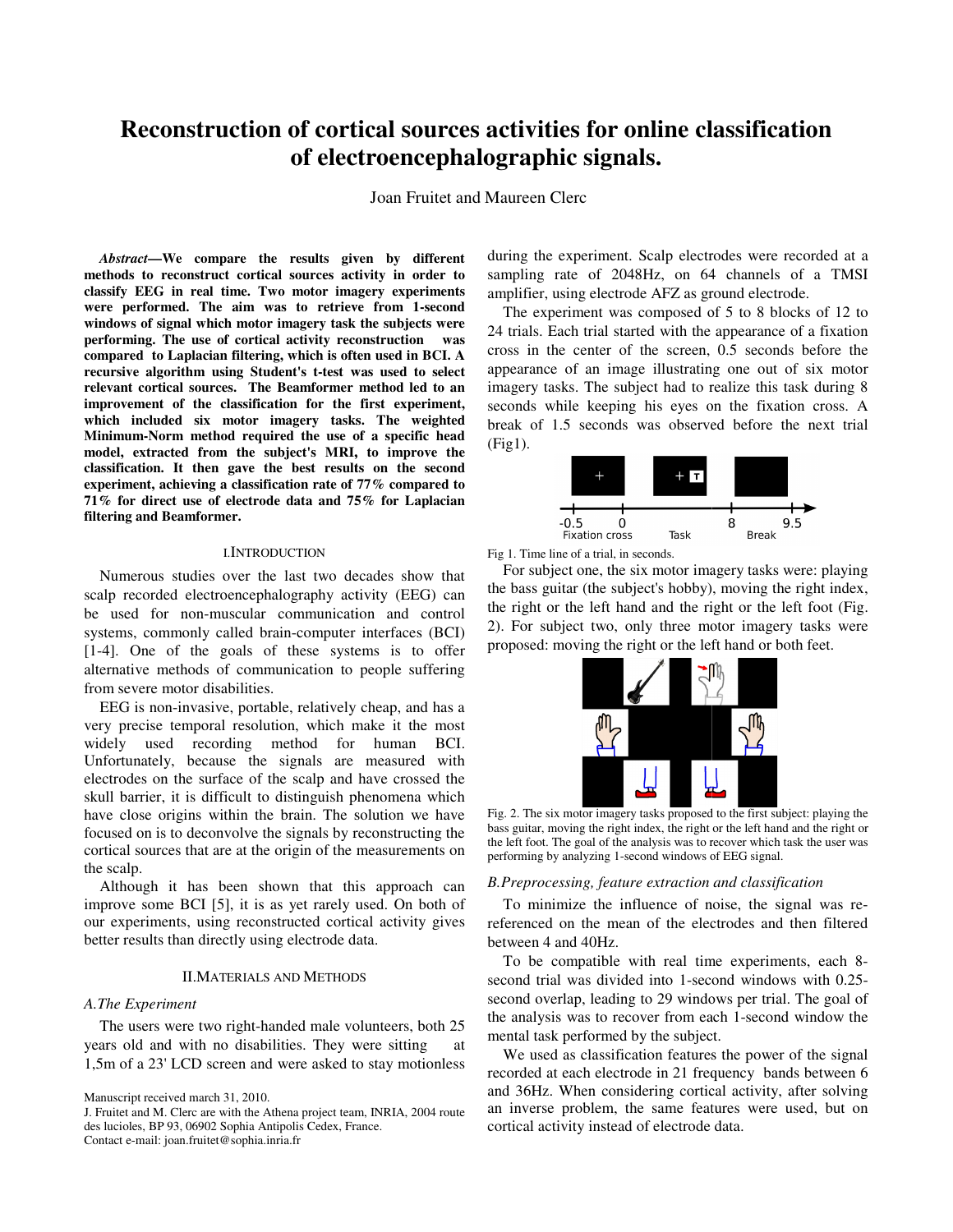A linear support vector machine (SVM) was then used for classification [6]. The different methods were evaluated by cross validation, while the parameters were automatically adjusted by a second level of cross validation on the training data sets (see [12] for more details).

# *C.Different methods for extracting cortical activity in real time.*

 Several methods exist for cortical source activity estimation from EEG recordings. They are generally used on signals that have been averaged over many trials to improve the signal to noise ratio. The challenge to be addressed here is to analyze online data, in which the part of the signal related to the task is very weak.

 Our purpose is to use cortical source activity to enhance classification for BCI, so we have used solutions that can be applied on single trials and that are compatible with realtime computation.

 The results obtained with these methods were compared to the use of Laplacian filtering which is frequent BCI [7].

## *1) Surface Minimum-Norm*

 Cortical sources are represented by a large number of dipoles (around 1800) distributed over a surface that models the cortical gray matter. Each dipole represents a cortical macro-column, and the amplitude of the dipole models the bulk activity of the column.

 The first stage consists of modeling and solving the forward problem, i.e., computing the lead field matrix L relating the cortical source activity to the electrode measurements. The relationship between the measurements M and the cortical activity S is modeled by

$$
M(t) = LS(t) + N(t) \quad (1)
$$

where N represents an Gaussian, centered white noise.

 The second stage consists of solving the inverse problem. The Minimum-Norm method selects the source activity S that minimizes the difference between the measurements  $M(t)$  and the ideal measurements  $LS(t)$ :

$$
minS(\|M-LS\|_2^2)
$$
 (2)

 Because the number of cortical sources is much greater than the number of electrodes, the minimizer is not unique. One method to obtain a unique minimum is to use a Tikhonov regularization (3) whose unique solution is given by  $(4)$ 

$$
min_{S}(\|M - LS\|_{2}^{2} + \lambda \|S\|_{2}^{2}) \quad (3)
$$
  

$$
S_{\lambda}(t) = A_{\lambda}M(t) \text{ with } A_{\lambda} = L^{t}(LL^{t} + \lambda I)^{-1} \quad (4)
$$

The benefit of this method is that the matrix  $A$  can be computed offline; the reconstruction of the cortical activity S can then be obtained in real time through a single matrix multiplication.

 Source localization by Minimum-Norm looks for the distribution of source activity with the smallest norm that best explains the measurements. One inconvenience of this method is that the measurement noise can be projected onto the cortical sources. The adjustment of the regularization parameter  $\lambda$  is intended to limit this effect.

 Another drawback is that the L2 norm for the regularization tends to produce very smooth cortical activity. An L1 norm can give solutions with greater spatial accuracy; unfortunately it can no longer be computed linearly, which is a problem as we are working in real-time.

 In this paper we have tested a variant of the Minimum-Norm method called the weighted Minimum-Norm. A weighting matrix W, calculated from the lead field matrix L, is applied to the source distribution in the regularization term, so that the sources more distant from the electrodes are not penalized [8]:

$$
min_{S}(\|M - LS\|_{2}^{2} + \lambda \|WS\|_{2}^{2}) \quad (5)
$$

*2) Beamformer* 

 The second method which we have tested for cortical activity reconstruction is the minimum-variance distortionfree beamformer originally developed in the field of array signal processing [9]. This method constructs a spatial filter that extracts from the measured signals the activity coming from a specific position in the brain. It relies on the hypothesis that cortical sources that are spatially distinct are not correlated and that the noise is not correlated with the sources.

 Like the Minimum-Norm, the Beamformer first requires to model and solve the forward problem to compute the lead field vector  $l(x_0)$  associated to the position  $x_0$  in the cortex.

The signal  $M(t)$  is filtered with a spatial filter  $w(x_0)$  to recover the activity of the source at *x0.* 

$$
s(x_0, t) = w^t(x_0) M(t) \quad (6)
$$

The weight vector  $w(x_0)$  is derived by minimizing  $w^{t}(x_0) C_M w(x_0)$  under the constraint  $l^{t}(x_0)w(x_0) = 1$ which leads to:

$$
w(x_0) = \frac{c_M^{-1}l(x_0)}{l^t(x_0)c_M^{-1}l(x_0)} \qquad (7)
$$

where  $C_M$  is the covariance matrix of the measurements and  $l(x_0)$  is the lead field vector corresponding to the position  $x_0$ .

 The main difference with the Minimum-Norm method is that the Beamformer does not try to explain the whole signal by an activation of the sources, but tries to filter the signal to extract what originates from a specific position within the brain. The noise that is present in the measurements and that is not correlated with the sources (ambient noise, ocular and muscular activities...) is better filtered out than with the Minimum-Norm method and supposedly will not be projected on the sources.

 The main drawback is that the fidelity of the cortical source reconstruction depends on the quality of the covariance matrix of the measurements. Several tens of minutes of recording can be necessary to obtain a good covariance matrix. The Beamformer can nevertheless be applied online, provided an imprecise covariance matrix is used at the beginning of the experiment.

#### *D.Head model*

 The reconstruction of cortical activity is an inverse problem whose first step, as explained above, consists of modeling and solving a forward problem to compute the lead field matrix L.

 We have used for each subject a three-layer head model composed of the scalp, the skull and the brain (around 600 points per interface). The source space was composed of around 600 sources with no fixed orientation (which is represented by 1800 dipoles with fixed orientation).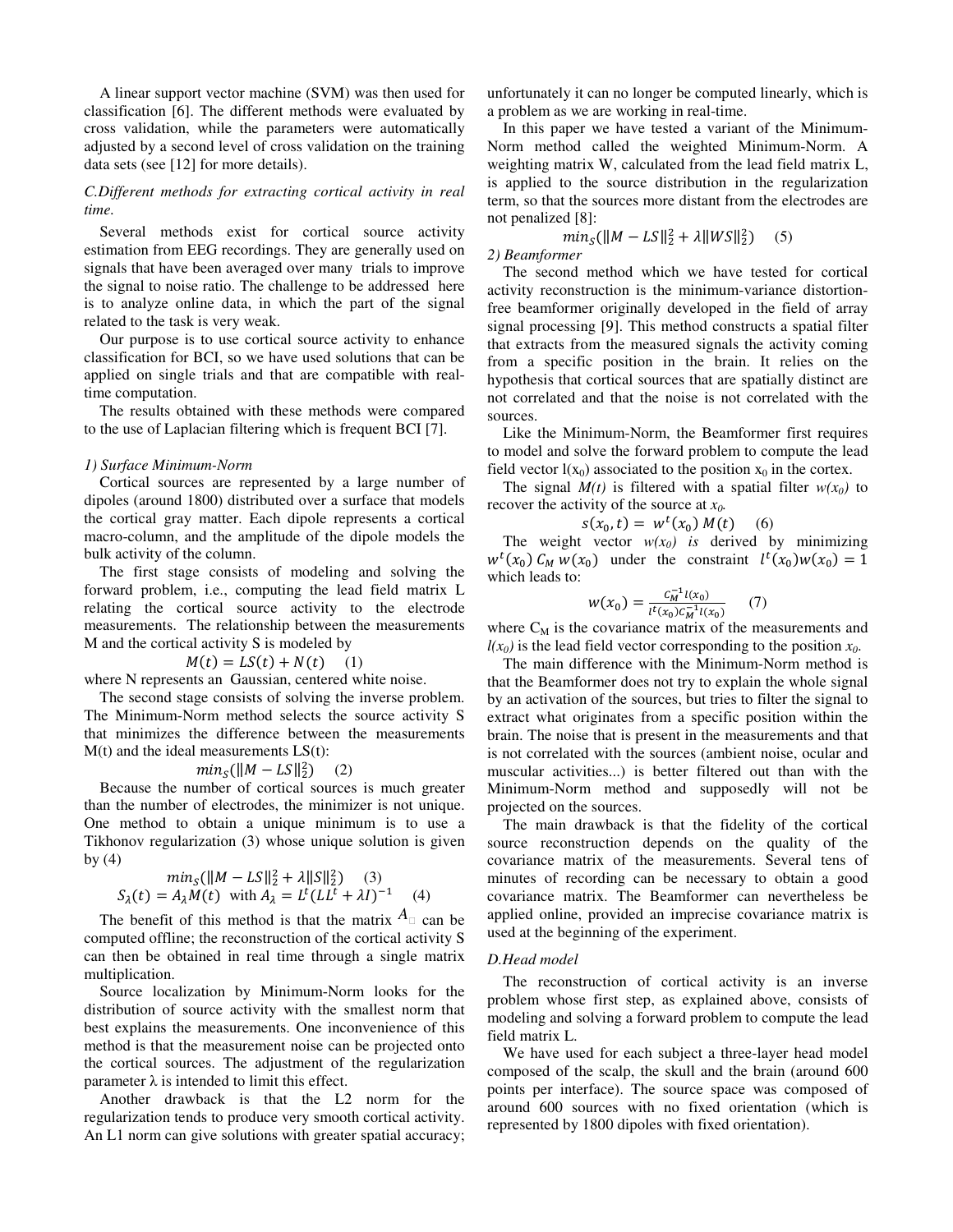For subject one, a generic head model was used. For subject two, a specific head model was built from the subject's anatomical MRI with  $ASA^1$ .

 The lead field matrix L was computed with Open-MEEG using the Symmetric Boundary Element Method (BEM) [10].

# *E.Feature selection*

 There are two different approaches for feature selection: the *filtering approach*, which consists of eliminating the irrelevant features (or selecting the useful ones) before applying a classification algorithm, and the *Wrapper approach,* which on the contrary tests the classification on different subsets of features to determine the optimal one. The Wrapper approach can provide better feature selection [11], at a higher computational cost. Due to the large amount of features, we have chosen the filtering approach and a recursive selection algorithm described in [12] that relies on Student's t-test [8].

The first selected feature is the one with the highest t-test:

$$
F(v) = \frac{|\bar{v}_1 - \bar{v}_2|}{\sqrt{\frac{d_1 + d_2}{n}}}
$$
 (8)

where  $\bar{v}_k$  and  $d_k$  are the mean and variance of the feature on the class k.

 It is most likely that the features extracted from cortical sources close to the first selected feature will be similar. They will then have a very high t-test score but will not bring new information for the classification. Our objective is to select other features that may have lower t-test score but contain different information.

 We define a scalar product on the space of the features (9) and use it to project the remaining features orthogonally to the first one selected (10).

$$
\langle u|v\rangle = \sum_{i \in E} u(i)v(i) \quad (9)
$$

$$
\tilde{v} = v - \frac{\langle v|v^* \rangle}{\|v^*\|^2} v^* \quad (10)
$$

where  $u(i)$  is the value of the feature u for the i<sup>th</sup> trial, E is the ensemble of all the trials and  $\tilde{v}$  is the projection of v orthogonally to the first selected feature  $v^*$ .

 The next feature selected is the one whose projection has the highest t-test score, the other features are projected orthogonally to this newly selected feature and the selection continues recursively.

 As shown in figure 3, this feature selection algorithm leads to better classification and with fewer features than selecting directly the features having a high t-test. Although this procedure is designed to maximize the information yield out of a limited number of features, it also improves their discriminative power.



Fig. 3. Result on the training data set (dashed lines) and testing data set (full lines) as a function of the number of selected features. In black (no markers): the N features with the highest t-test score are selected. In red (square markers): results for the recursive feature selection algorithm. The recursive selection algorithm leads to better results with less features.

#### III.RESULTS

# *A.First subject: Results with a generic head model and six different tasks*

 The idea behind this experiment was to try different tasks to see which ones led to the best performances and whether recovering the cortical source activity could improve the results [13]. The performances for all pairs of tasks were computed and the average for each method is given in table 1.

 The results vary greatly depending on the tasks (not presented in the table). For example it is possible to differentiate "playing the bass guitar" from "moving the right index" with more than 80% accuracy. On the contrary it was not possible to discriminate "moving the left foot" from "moving the right one". The difficulty of separating between the two feet is due to the proximity of the right and left foot motor areas in the central region.

 The only method that significantly increases the result is the Beamformer.

| Method                | Average result |  |  |
|-----------------------|----------------|--|--|
| Preprocessing only    | 59.9%          |  |  |
| Spatial Laplacian     | $60.9\%$       |  |  |
| Weighted Minimum-Norm | $60.7\%$       |  |  |
| <b>Beamformer</b>     | $62.0\%$       |  |  |

Table 1. Results for the first subject with different cortical sources reconstructions. The values are the percentage of 1-second windows from which a mental task out of two could be determined.

# *B.Second subject: Results with a specific head model and three different tasks*

 For the second subject only three tasks were proposed: right hand, left hand or both feet. The results are given in table 2 for each method.

 The best results are obtained with the weighted Minimum-Norm. This benefit is maximal when differentiating right hand from left hand imagery.

| method                    |     | right/left right/feet left/feet average |     |       |
|---------------------------|-----|-----------------------------------------|-----|-------|
| Preprocesing only         | 68% | 75%                                     | 71% | 70,9% |
| Spatial Laplacian         | 69% | 81%                                     | 75% | 75,1% |
| Minimum-Norm              | 76% | 82%                                     | 72% | 76,6% |
| Weighted Minimum-<br>Norm | 77% | 81%                                     | 74% | 77,2% |
| <b>Beamformer</b>         | 75% | 75%                                     | 74% | 74.7% |

<sup>1</sup> Advance Source Analysis software. ANT, Enschede, The Netherlands